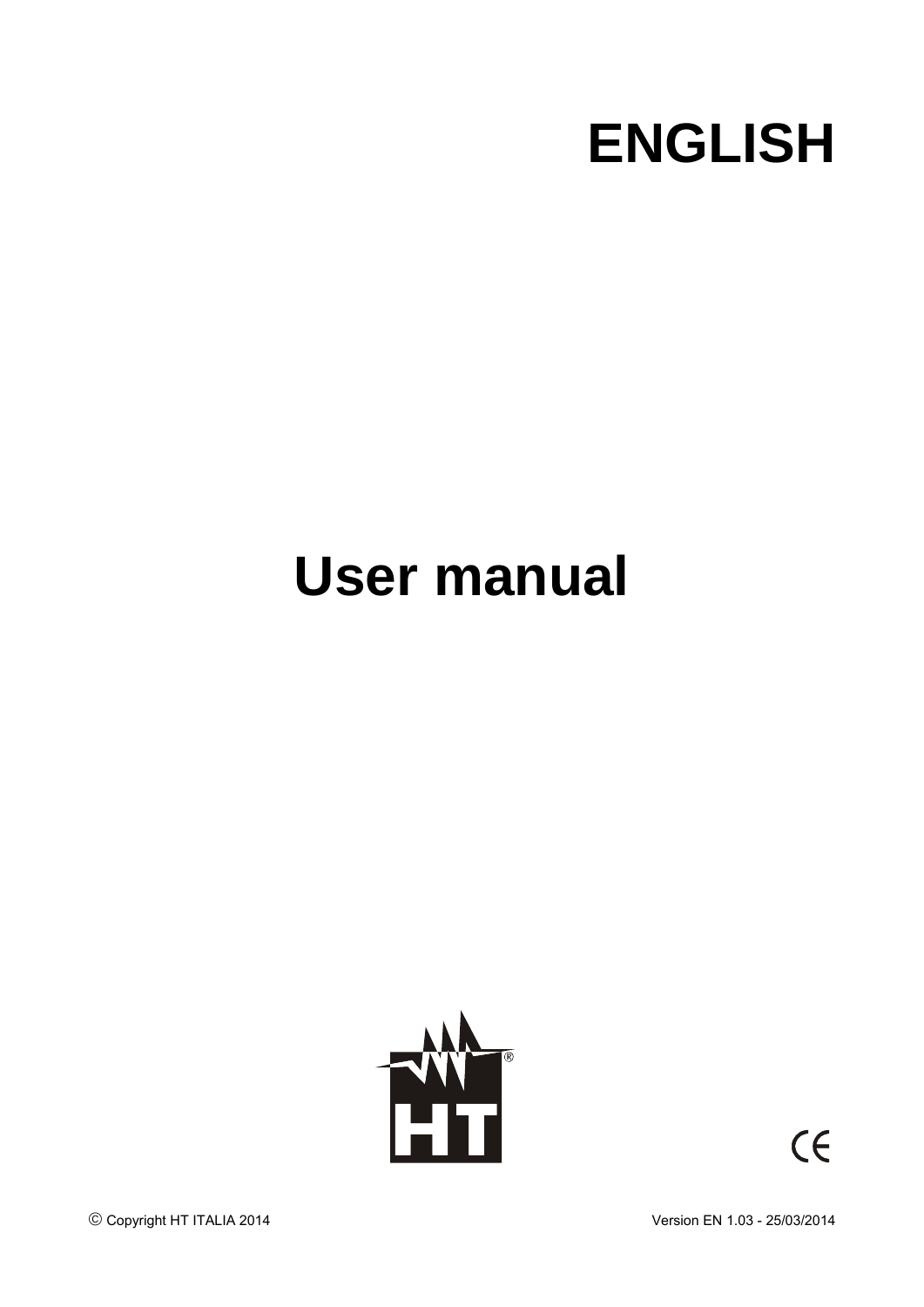## Table of contents:

| $\mathbf 1$    |        |  |
|----------------|--------|--|
|                | 1.1.   |  |
|                | 1.2.   |  |
|                | 1.3.   |  |
|                | 1.4.   |  |
| 2.             |        |  |
| 3 <sub>l</sub> |        |  |
|                | 3.1.   |  |
|                | 3.2.   |  |
|                | 3.3.   |  |
|                | 3.4.   |  |
| $\overline{4}$ |        |  |
|                | 4.1.   |  |
|                | 4.2.   |  |
|                | 4.3.   |  |
| 5.             |        |  |
|                | 5.1.   |  |
|                | 5.2.   |  |
|                | 5.3.   |  |
|                | 5.4.   |  |
|                | 5.5.   |  |
| 6.             |        |  |
|                | 6.1.   |  |
|                | 6.2.   |  |
|                | 6.3.   |  |
|                | 6.4.   |  |
| 7 <sup>1</sup> |        |  |
|                | 7.1.   |  |
|                | 7.2.   |  |
|                | 7.3.   |  |
|                | 7.3.1. |  |
|                | 7.4.   |  |
|                | 7.4.1. |  |
| 8.             |        |  |
|                | 8.1.   |  |
|                | 8.2.   |  |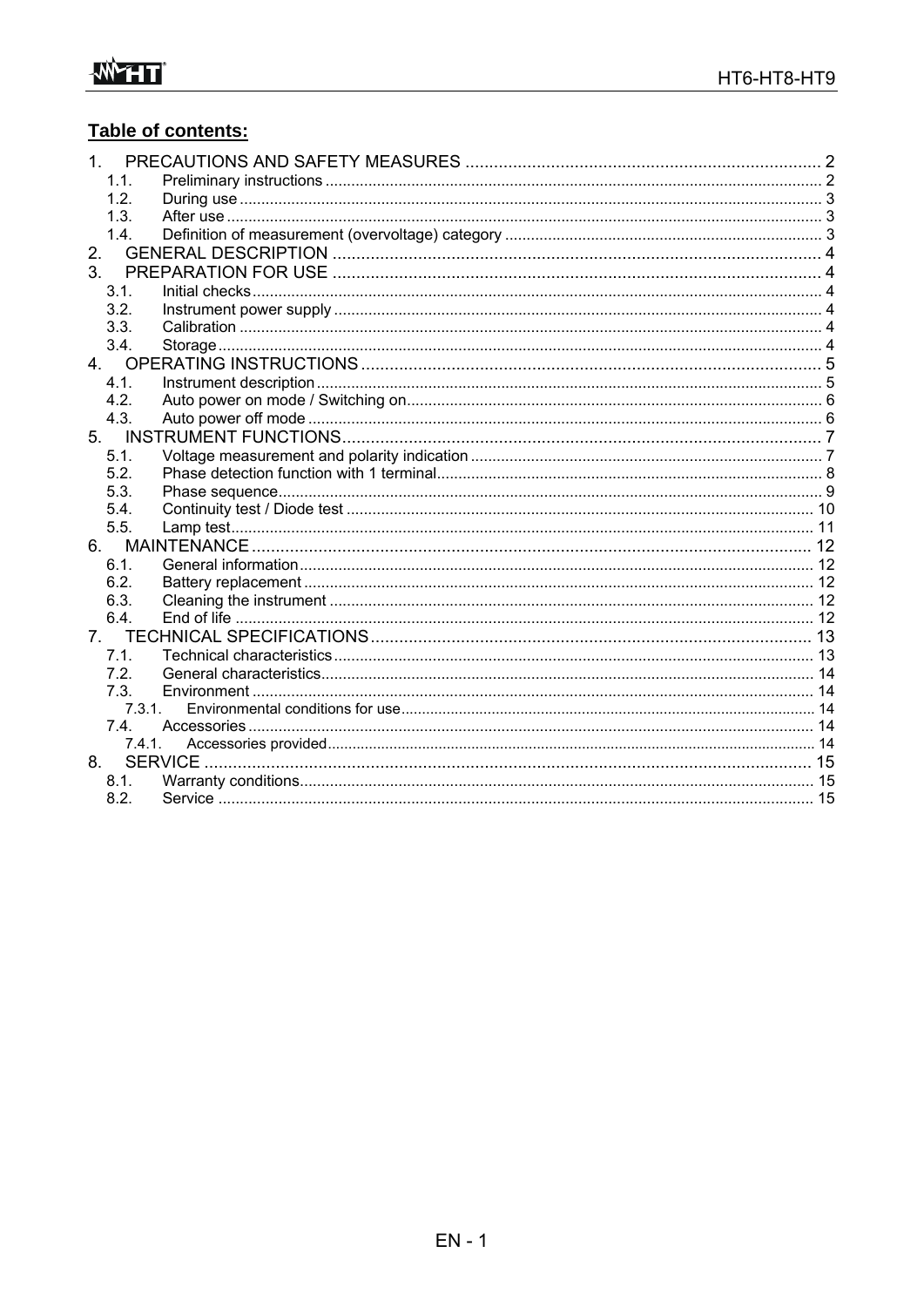## **1. PRECAUTIONS AND SAFETY MEASURES**

The instrument has been designed in compliance with directive IEC/EN61010-1 relevant to electronic measuring instruments. For your safety and in order to prevent damaging the instrument, please carefully follow the procedures described in this manual and read all notes preceded by the symbol  $\triangle$  with the utmost attention.

Before and after carrying out the measurements, carefully observe the following instructions:

- Do not carry out any voltage or current measurement in humid environments.
- Do not carry out any measurements in case gas, explosive materials or flammables are present, or in dusty environments.
- Avoid any contact with the circuit being measured if no measurements are being carried out.
- Avoid any contact with exposed metal parts, with unused measuring probes, circuits, etc.
- Do not carry out any measurement in case you find anomalies in the instrument such as deformation, breaks, substance leaks, etc.
- Do not carry out any measurement in case of rain or bad weather.
- Do not carry out any measurement with open battery compartment.
- Pay special attention when measuring voltages higher than 20V, since a risk of electrical shock exists  $\mathbb{A}$ .

In this manual, and/or on the instrument, the following symbols are used:



Warning: observe the instructions given in this manual; improper use could damage the instrument or its components.



High voltage danger: electrical shock hazard.

Double-insulated meter.

#### **1.1. PRELIMINARY INSTRUCTIONS**

- This instrument has been designed for use in environments of pollution degree 2.
- It can be used for **VOLTAGE** measurements on installations with measurement category CAT IV 600V – CAT III 690V. For a definition of measurement categories, see § 1.4.
- We recommend following the normal safety rules devised by the procedures for carrying out operations on live systems and using the prescribed PPE to protect the user against dangerous currents and the instrument against incorrect use.
- Do not test circuits exceeding the specified voltage limits.
- Make sure the batteries are installed correctly.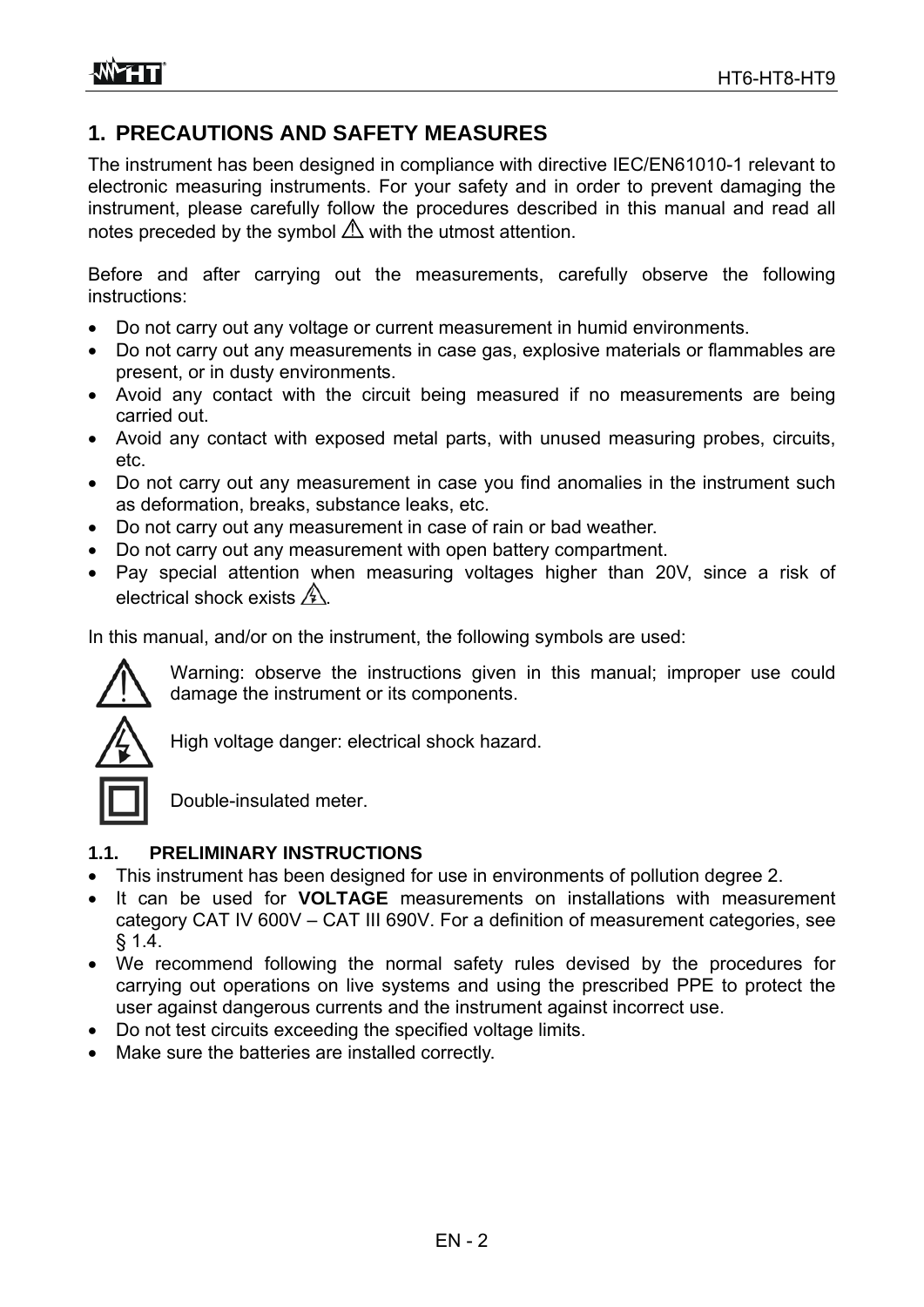#### **1.2. DURING USE**

Please carefully read the following recommendations and instructions:



**WARNING** 

Failure to comply with the caution notes and/or instructions may damage the instrument and/or its components or be a source of danger for the operator.

- When the instrument is connected to the circuit being tested, do not touch any unused terminal.
- Avoid measuring continuity if external voltages are present.

#### **1.3. AFTER USE**

• If the instrument is not to be used for a long time, remove the batteries.

#### **1.4. DEFINITION OF MEASUREMENT (OVERVOLTAGE) CATEGORY**

Standard CEI 61010: Safety requirements for electrical equipment for measurement, control and laboratory use, Part 1: General requirements, defines what measurement category, commonly called overvoltage category, is. § 6.7.4: Measured circuits, circuits are divided into the following measurement categories:

(OMISSIS)

 **Measurement category IV** is for measurements performed at the source of the lowvoltage installation.

*Examples are electricity meters and measurements on primary overcurrent protection devices and ripple control units.* 

 **Measurement category III** is for measurements performed on installations inside buildings.

*Examples are measurements on distribution boards, circuit breakers, wiring, including cables, bus-bars, junction boxes, switches, socket-outlets in the fixed installation, and equipment for industrial use and some other equipment, for example, stationary motors with permanent connection to fixed installation.* 

 **Measurement category II** is for measurements performed on circuits directly connected to the low-voltage installation.

*Examples are measurements on household appliances, portable tools and similar equipment.* 

 **Measurement category I** is for measurements performed on circuits not directly connected to MAINS.

*Examples are measurements on circuits not derived from MAINS, and specially protected (internal) MAINS-derived circuits. In the latter case, transient stresses are variable; for that reason, the standard requires that the transient withstand capability of the equipment is made known to the user.*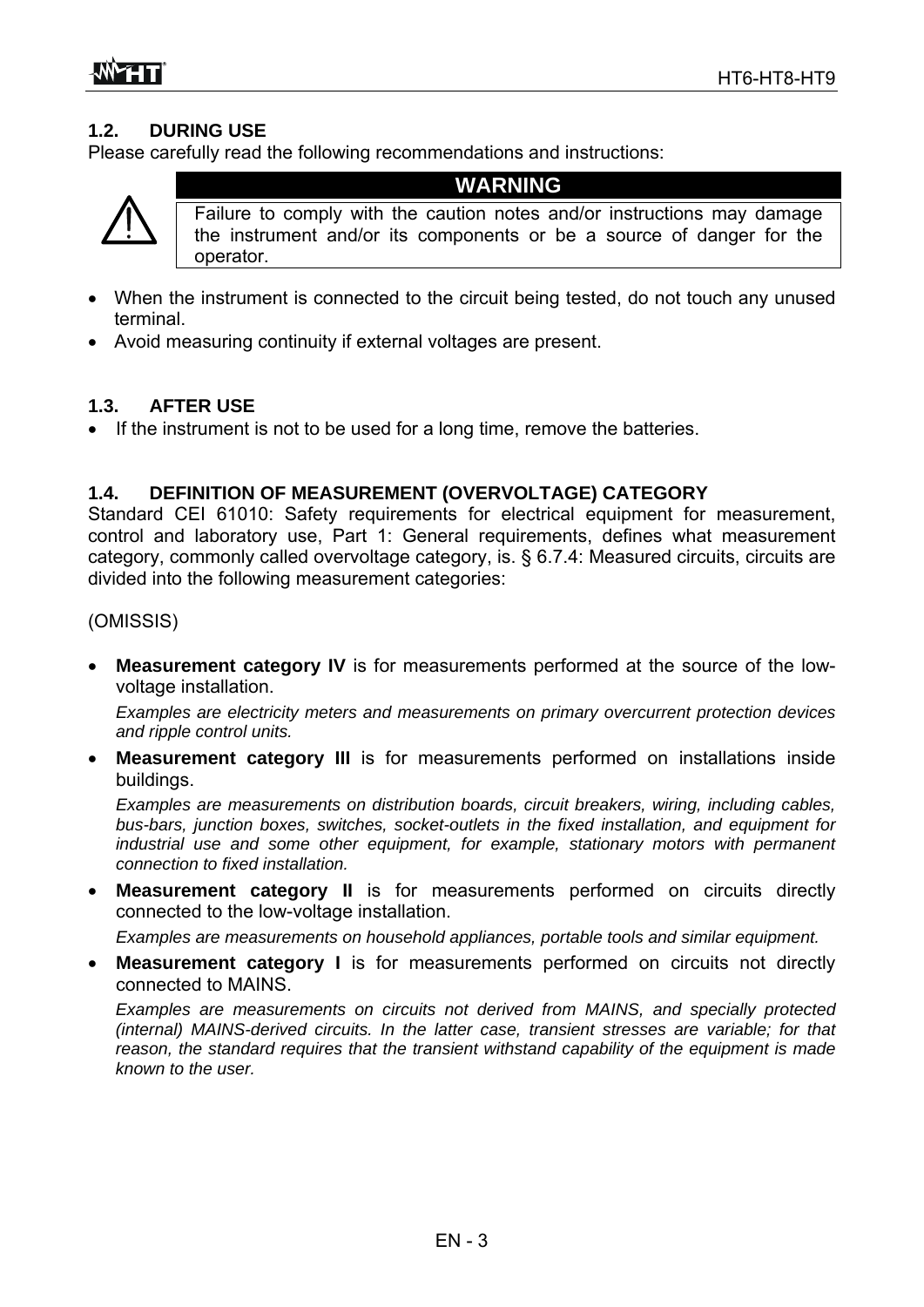## **2. GENERAL DESCRIPTION**

This manual refers to the following products: HT6, HT8, HT9. The characteristics of the models are listed in the following table:

| <b>Function</b>                          | HT <sub>6</sub> | HT <sub>8</sub> | HT9 |
|------------------------------------------|-----------------|-----------------|-----|
| Test lamps with internal gas             |                 |                 |     |
| AC/DC voltage and polarity measurement   |                 |                 |     |
| Phase sequence                           |                 |                 |     |
| Continuity test/Diode test               |                 |                 |     |
| Phase detection function with 1 terminal |                 |                 |     |
| Torch function                           |                 |                 |     |
| <b>LCD</b> display                       |                 |                 |     |

#### Tab. 1: Characteristics of the models

The instrument can also be used to check reactors, starters, capacitors and resistors, further to the following kinds of lamps:

- Fluorescent lamps
- Low-pressure sodium lamps
- High-pressure sodium lamps
- Neon tubes
- Mercury-vapour lamps and halogen lamps

## **3. PREPARATION FOR USE**

#### **3.1. INITIAL CHECKS**

Before shipping, the instrument has been checked from an electric as well as mechanical point of view. All possible precautions have been taken so that the instrument is delivered undamaged.

However, we recommend generally checking the instrument in order to detect possible damage suffered during transport. In case anomalies are found, immediately contact the forwarding agent.

We also recommend checking that the packaging contains all components indicated in § 7.4. In case of discrepancy, please contact the Dealer.

In case the instrument should be returned, please follow the instructions given in § 8.2.

#### **3.2. INSTRUMENT POWER SUPPLY**

The instrument is supplied with two 1.5V AA IEC LR03 alkaline batteries, included in the package.

In order to prevent battery discharge, batteries have not been inserted in the instrument. For battery installation and replacement, follow the instructions given in § 6.2.

#### **3.3. CALIBRATION**

The instrument has the technical specifications described in this manual. The instruments performance is guaranteed for 12 months.

#### **3.4. STORAGE**

In order to guarantee precise measurement, after a long storage time under extreme environmental conditions, wait for the instrument to come back to normal condition (see the environmental specifications contained in § 7.3.1 before use).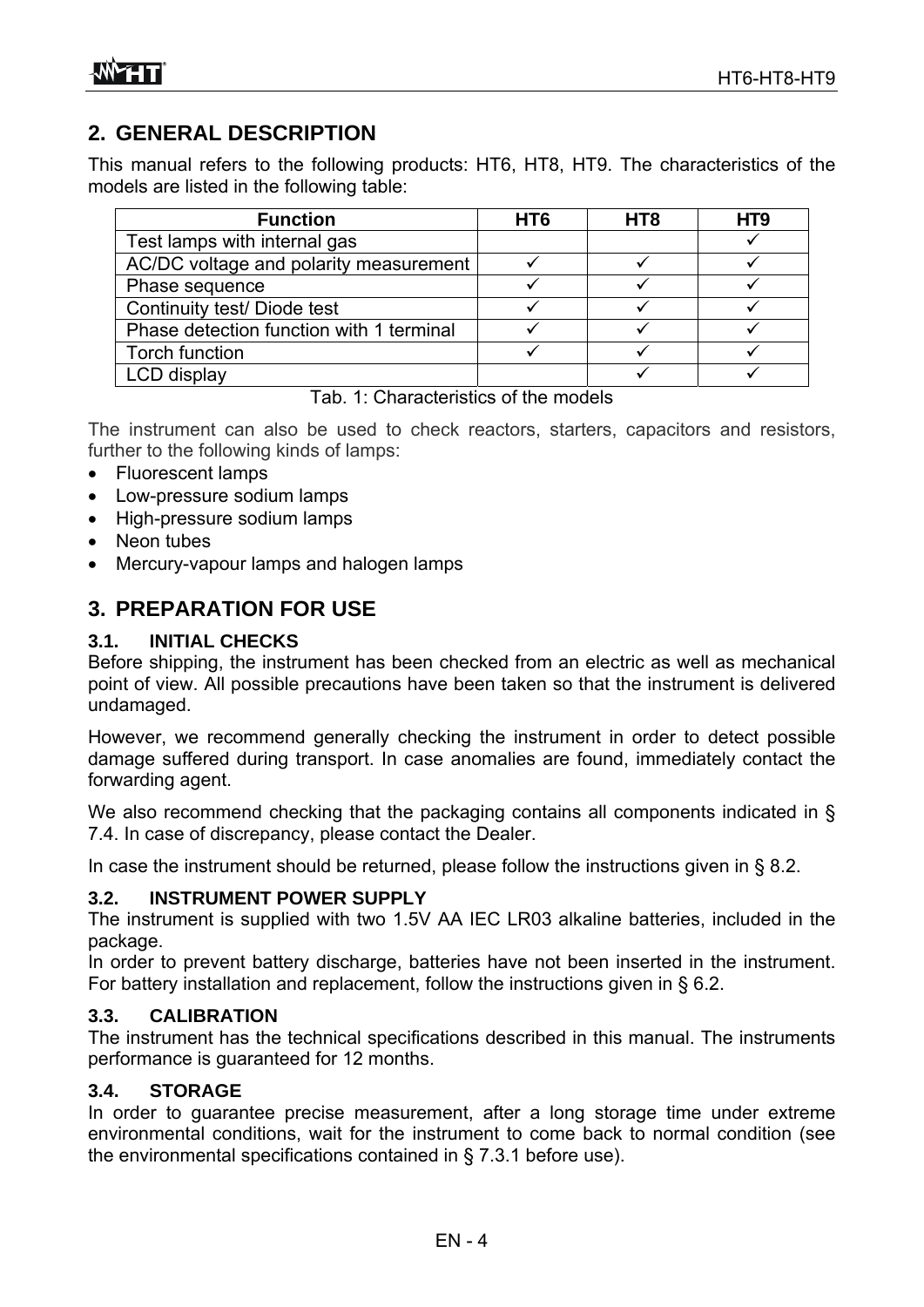## **4. OPERATING INSTRUCTIONS**

## **4.1. INSTRUMENT DESCRIPTION**



## CAPTION:

- 1. Protective cap 2. Fixed lead L2
- 3. Mobile lead L1
- 4. Torch light
- 5. Leds and Display
- 6. Electrode for phase detection, phase rotation, continuity function
- 7. "Torch" button
- 8. "Lamp test" button (HT9) / ON/Reset button (HT6, HT8)
- 9. Banana connector

Fig. : 1: Instrument description



## CAPTION:

- 1. Voltage indication leds
- 2. Buzzer hole for acoustic signal
- 3. Indication led Lamp test
- 4. Indication led Phase sequence
- 5. Indication led Phase detection / Dangerous voltage
- 6. Indication led Continuity test
	- 7. Indication led 12V and positive or negative polarity
- 8. LCD display with voltage, polarity and flat battery indication

Fig. 2: Led and display description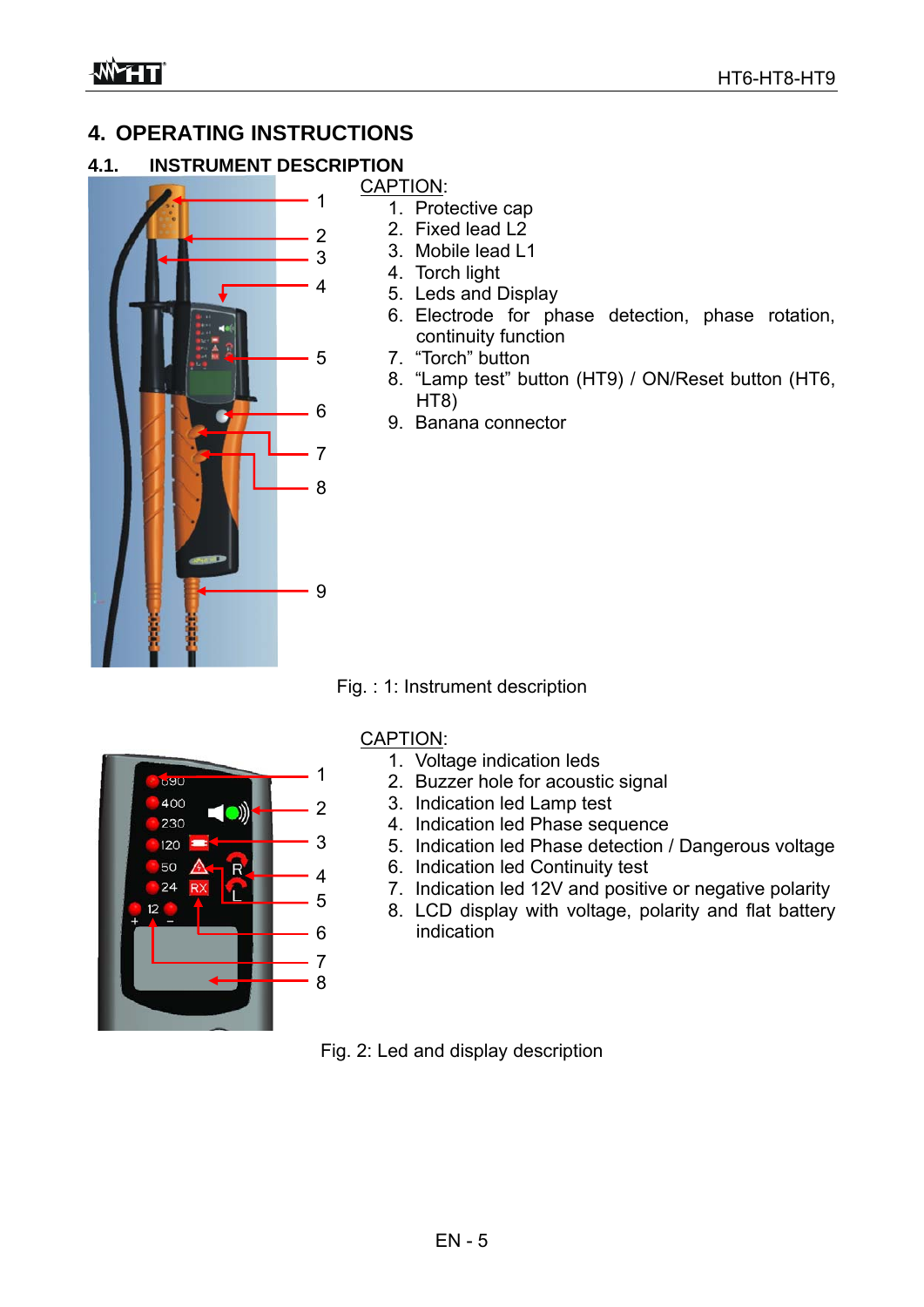#### **4.2. AUTO POWER ON MODE / SWITCHING ON**

The instruments switch on in the following cases:

- if continuity is detected;
- if an AC or DC voltage higher than 10V is detected;
- $\bullet$  if a live phase is connected to lead L2;
- of the Torch button is pressed;
- if the ON/Reset button is pressed (on models HT6 and HT8);
- if the Lamp test button is pressed (on model HT9)

#### **4.3. AUTO POWER OFF MODE**

The following conditions are possible:

- the instruments automatically switch off if no signal is detected in contact with leads for 5 seconds;
- the torch light turns off after 10 seconds after the torch button has been released;
- the lamp test is stopped and the instrument switches off after 5 seconds when the Lamp test button is released.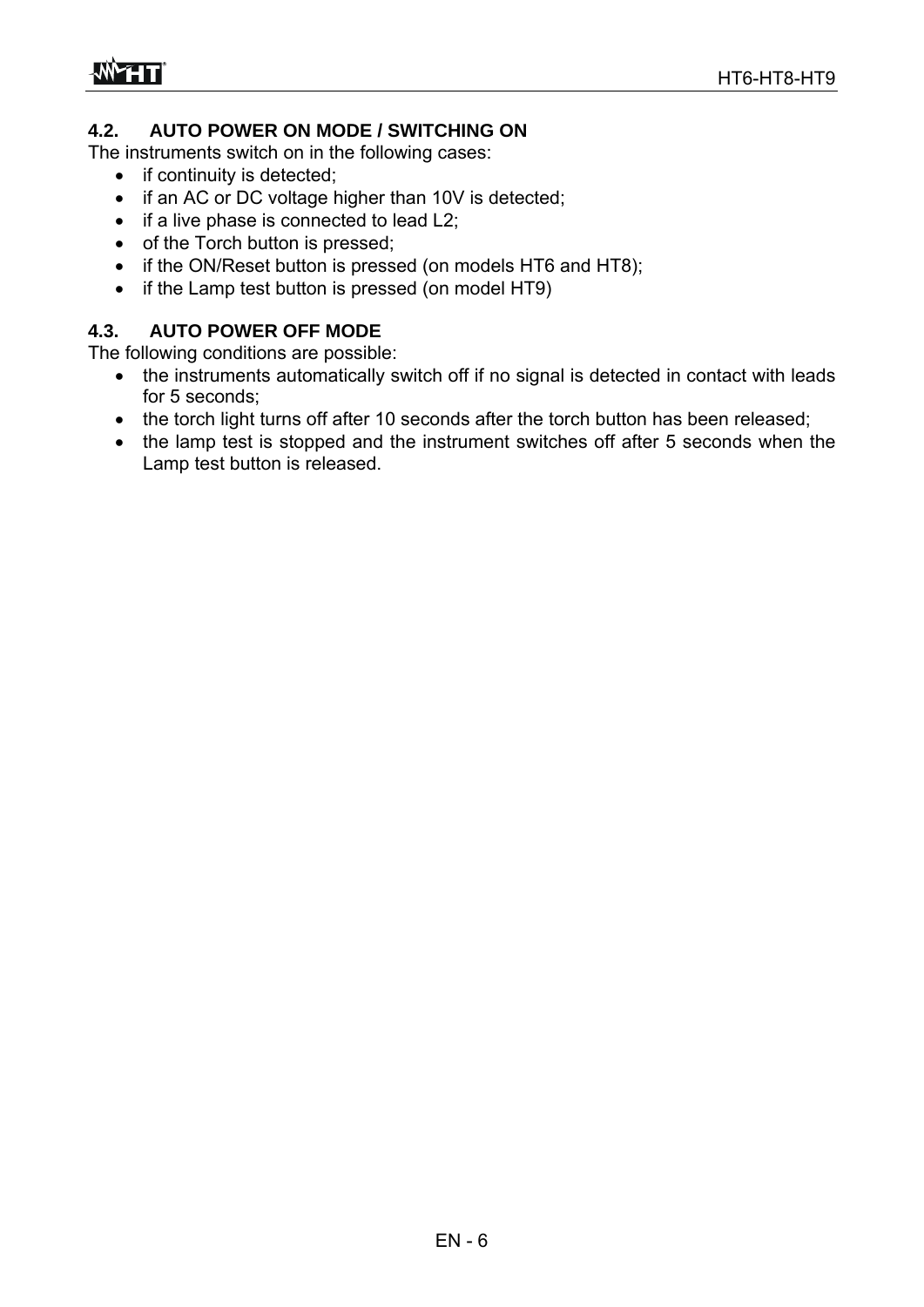## **5. INSTRUMENT FUNCTIONS**

## **5.1. VOLTAGE MEASUREMENT AND POLARITY INDICATION**

**WARNING** 

- The maximum input AC and DC voltage is 690V. Do not measure voltages exceeding the limits given in this manual. Exceeding these limits could result in electrical shocks to the user and damage to the instrument.
- The Dangerous voltage led (see Fig. 2 no. 5) lights up and the buzzer sounds, in case of voltage between terminals >50V AC or >50V DC, even in case of low battery charge or when no batteries are installed (without batteries the buzzer does not sound).
- After a lamp test it is necessary to wait 5 seconds before being able to perform a voltage measurement.



- 1. Connect the measuring leads L1 and L2 to the object to be tested. Measurement is **only** carried out **by contact between the leads and the metal parts of the conductors**.
- 2. The instrument automatically switches on and the measured voltage value is indicated when the leds turn on and, for models HT8 and HT9, also on the LCD display (see Fig. 2 – nos. 1 and 8).
- 3. While measuring, the instrument could also show leds  $\mathsf{R}$  or  $\mathsf{L}$  on. This is no indication of malfunction.

Polarity is indicated as follows (see Fig. 2 – no. 7):

- $\bullet$  AC: leds + and  $-$  12V are on;
- +DC: led +12V is on (lead L2 connected to positive pole);
- -DC: led -12V is on (lead L2 connected to negative pole).

In case of measurements in environments with poor light, press the Torch button (see Fig. : 1 – no. 7) to activate the white LED pointer.

Fig. : 3: Voltage measurement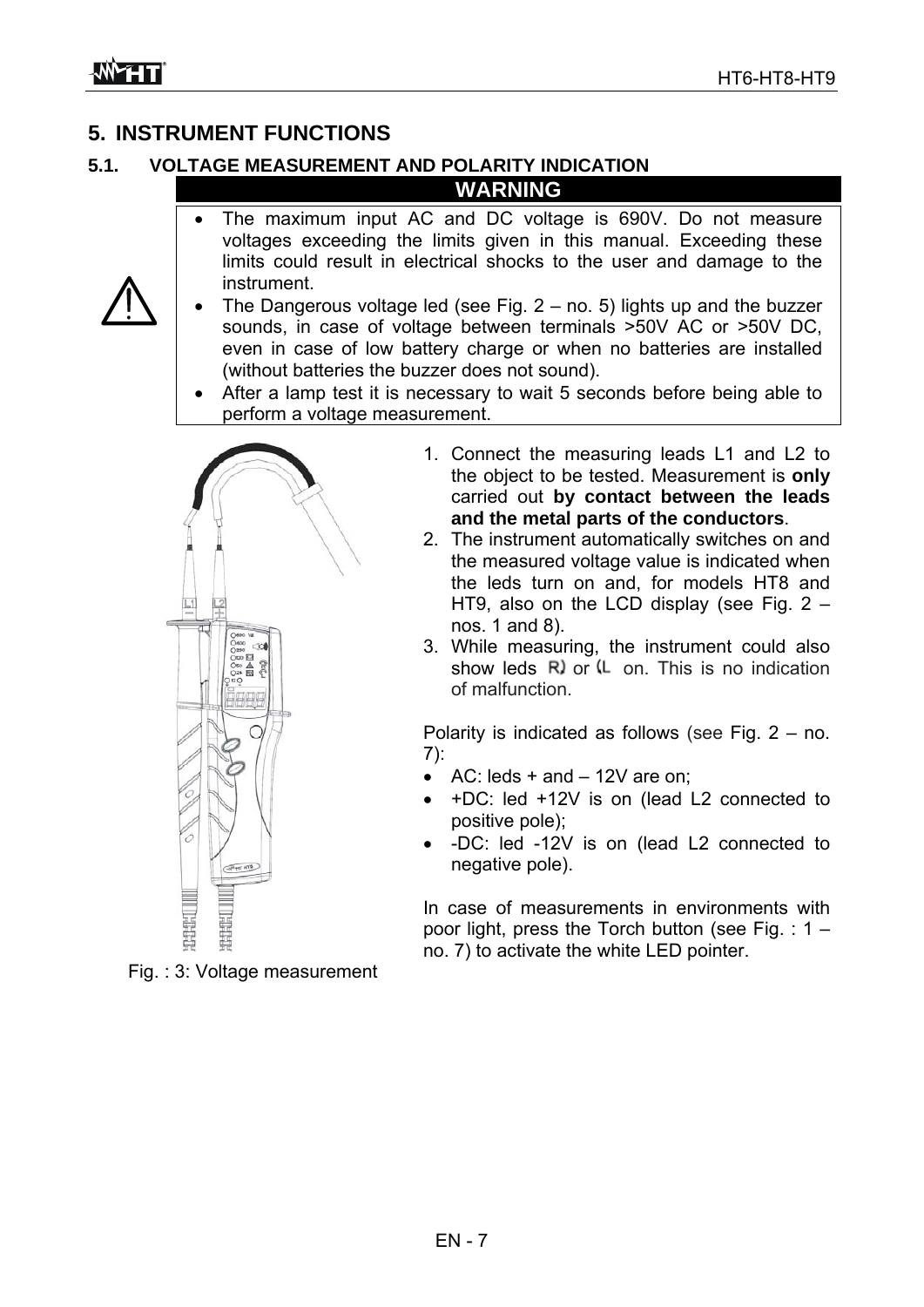## **5.2. PHASE DETECTION FUNCTION WITH 1 TERMINAL**

#### **WARNING**

- The maximum input AC and DC voltage is 690V. Do not measure voltages exceeding the limits given in this manual. Exceeding these limits could result in electrical shocks to the user and damage to the instrument.
- The quality of the indication cannot be reliable if you work under unfavourable conditions such as, for example, on wooden ladders, in rooms with insulated floors, etc.
- Correct indication is only guaranteed for AC voltage in a range between 100V and 690V and with a frequency between 50Hz and 60Hz



Fig. : 4: Phase detection

- 1. Touch the contact "Electrode" with a finger (see Fig. : 1– no. 6).
- 2. Connect the fixed lead L2 to the point of the object to be tested where the presence of AC voltage needs to be verified. The test is **only** carried out **by contact between the lead and the metal part of the conductor.**
- 3. The instrument switches on automatically and the Phase detection/Dangerous voltage LED turns on (see Fig.  $2 - no$ . 5) and the buzzer sounds continuously to indicate that an AC voltage higher than 100V has been detected.

In case of measurements in environments with poor light, press the Torch button (see Fig.  $: 1 -$  no. 7) to activate the white LED pointer.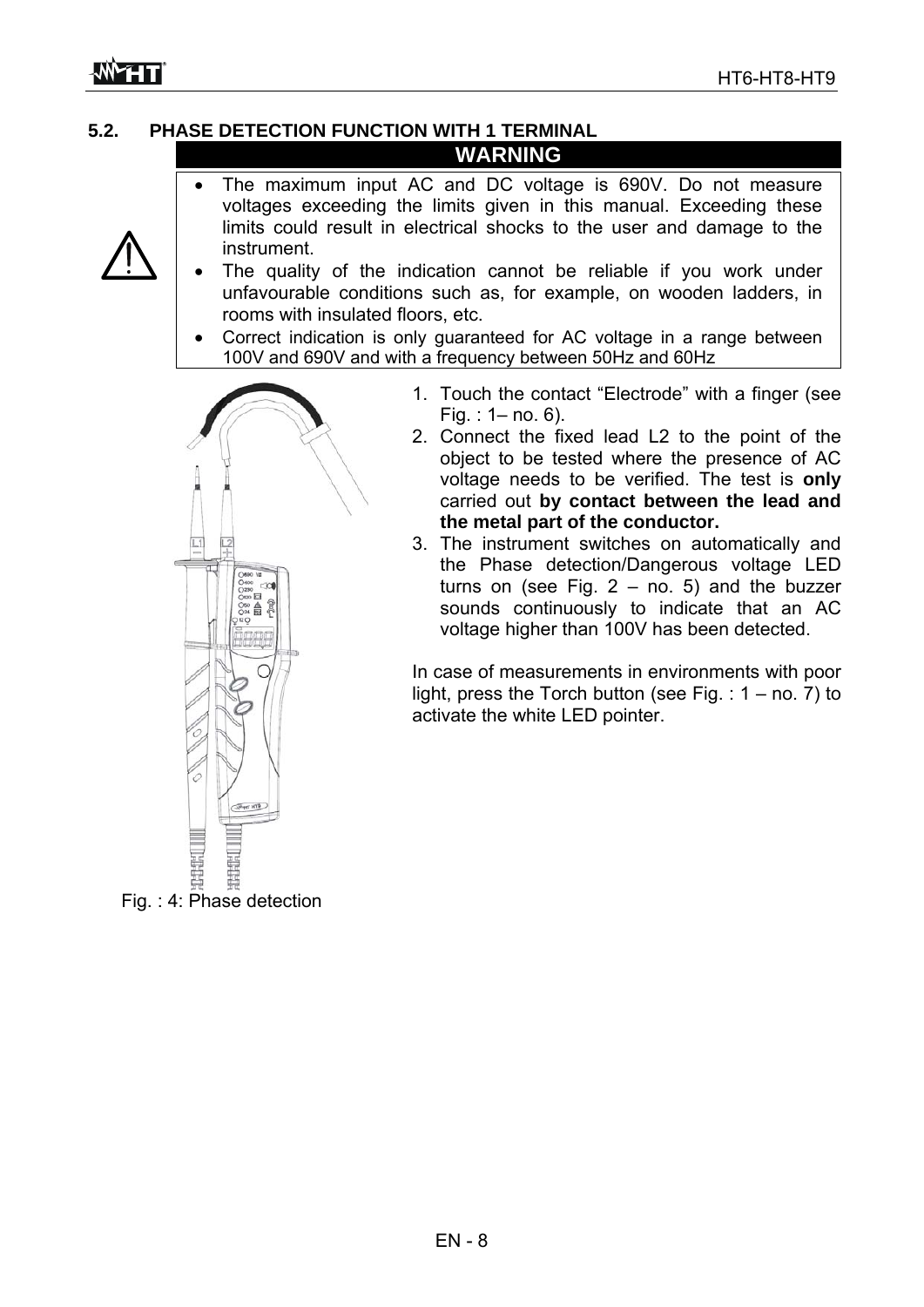#### **5.3. PHASE SEQUENCE**

## **WARNING**

 The maximum input AC and DC voltage is 690V. Do not measure voltages exceeding the limits given in this manual. Exceeding these limits could result in electrical shocks to the user and damage to the instrument.



- Correct indication is only guaranteed for AC voltage in a range between 100V and 690V and with a frequency between 50Hz and 60Hz on threephase 4-wire electrical systems.
- The quality of the indication cannot be reliable if you work under unfavourable conditions such as, for example, on wooden ladders, in rooms with insulated floors, etc.



- 1. Touch the contact "Electrode" with a finger (see Fig. : 1– no. 6).
- 2. Connect the measuring lead L1 onto Phase L1 and the measuring lead L2 onto Phase L2 of the three-phase system being tested. The test is only carried out by contact between the lead and the metal part of the conductor.
- 3. The instrument turns on automatically and the led  $R$ ) (clockwise rotation) turns on in case of correct sequence.

The led (L (counterclockwise rotation) turns on in case of incorrect sequence.

In case of measurements in environments with poor light, press the Torch button (see Fig. : 1 – no. 7) to activate the white LED pointer.

Fig. : 5: Phase sequence function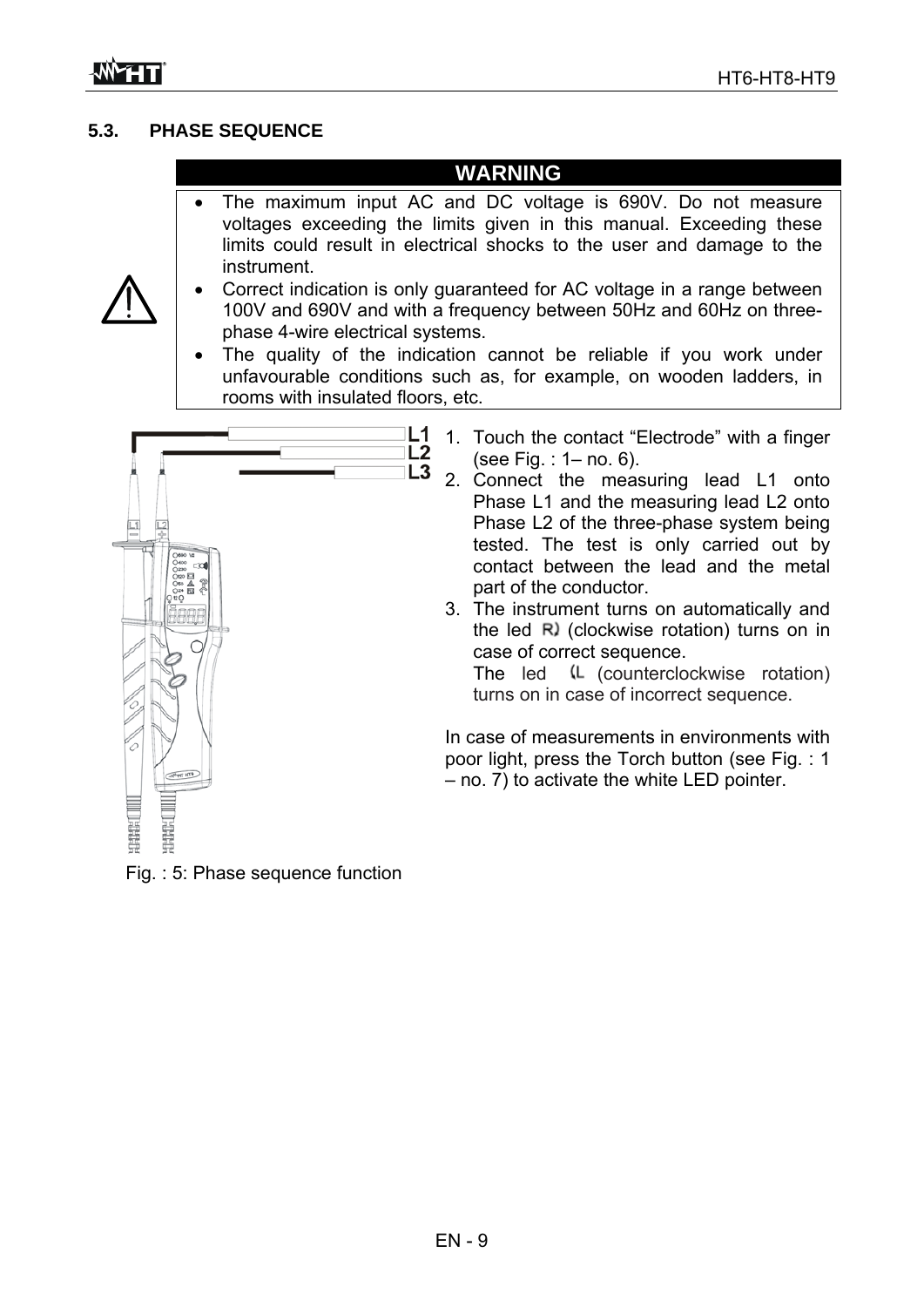## **5.4. CONTINUITY TEST / DIODE TEST**



Before carrying out any continuity test, check that the resistance to be measured is not live. Failure to respect this prescription may seriously harm the operator.

**WARNING** 



#### **Continuity test procedure**:

- 1. Connect the measuring leads L1 and L2 to the object to be tested (see Fig. 6).
- 2. The instrument switches on automatically together with led RX (see Fig.  $2 - no$ . 6) and the buzzer sounds continuously in case the result of the continuity test is positive.
- 3. The continuity test is active if the resistance to be tested is lower than  $500k\Omega$ .

**Diode test procedure** (this test is OK for standard diodes rectifying, signaling, Schottky, but not working for LEDs):

- 1. touch with the tip L2 (see Fig. : 1 point 2) the cathode and with the tip L1 (see Fig. : 1 - point 3) the anode  $\rightarrow$ Rx led is on and the buzzer beeps
- 2. touch with the tip L1 the cathode and with the tip L2 the anode  $\rightarrow$  Rx led is off and the buzzer does not beep

In case of measurements in environments with poor light, press the Torch button (see Fig.  $: 1 - no$ . 7) to activate the white LED pointer.

Fig. 6: Continuity test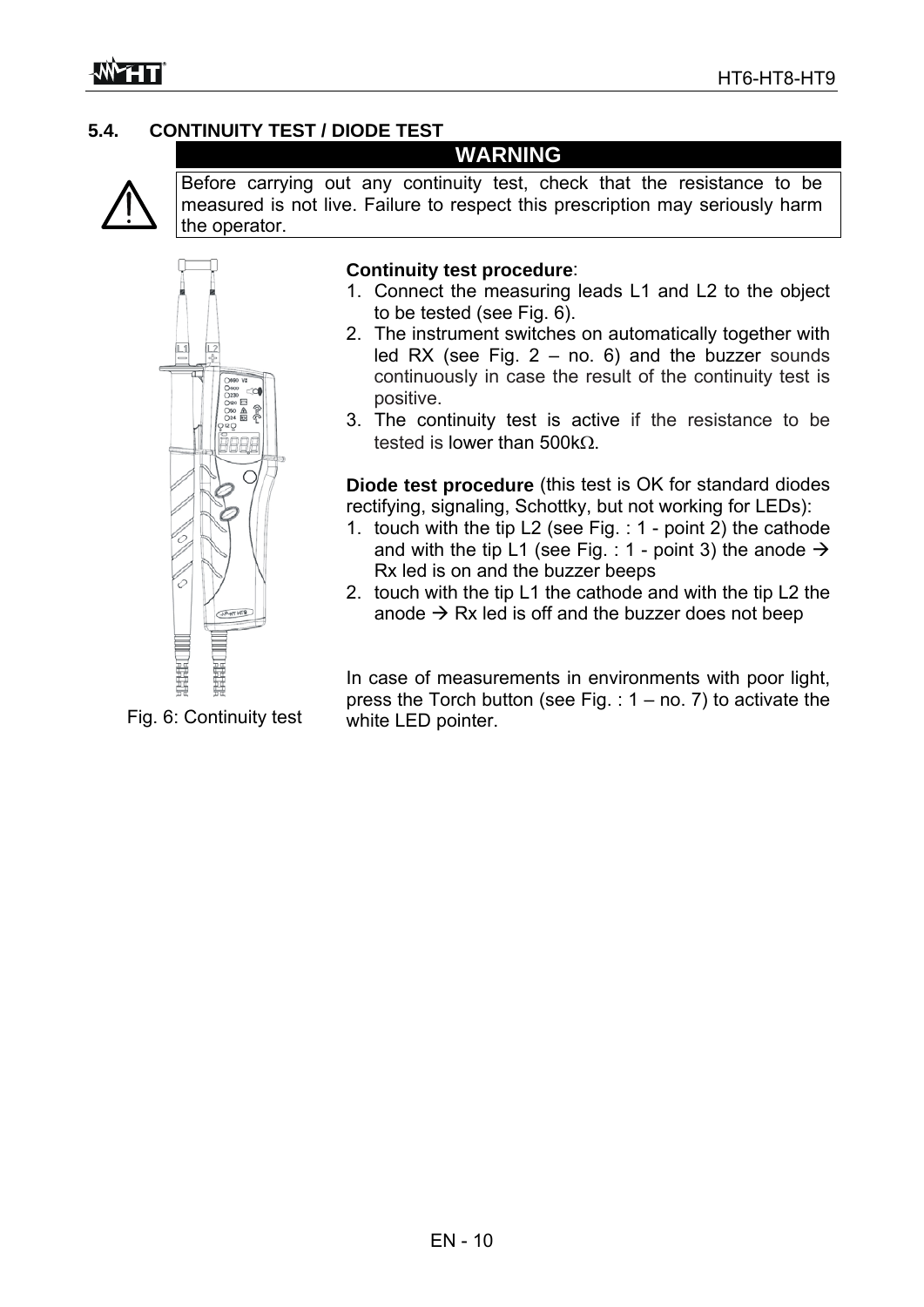#### **5.5. LAMP TEST**

| <b>WARNING</b> |
|----------------|
|                |
|                |

 During the test, do not touch the socket of the lamp, as you may obtain unreliable results.



- During the test, do not touch the test lead, as a high test voltage is present.
- During the test with the test lead, do not touch any other object than the lamp being tested.
- After a lamp test it is necessary to wait 5 seconds before being able to perform a voltage measurement

The instrument allows quickly detecting the presence of faults on discharge lamps filled with low or high-pressure gas.

Measuring procedure:

- Use the L2 lead (see Fig.  $: 1 no$ . 2) to touch the glass or the supply socket of the lamp.
- Press and hold the "Test" button (see Fig. :  $1 no$ . 8) for the whole duration of the test.
- After approx. 0.5 seconds, if the gas inside the lamp is efficient, the lamp starts flashing.

#### **Fluorescent tube test**

If, during the test, fluorescent tubes light up but they do not work once installed, the coiled filament or the supply may be defective.

The filaments and the supplies may be tested using the instrument's Continuity test function (see § 5.4).



#### **WARNING**

Check the supplies and the capacitors only when they have been disconnected from live circuits and when the capacitors are flat. These conditions must be verified through voltage measurements.

#### **Low-pressure sodium lamp test**

Touch the glass or a supply pole of the tube with the lead and press the "Test" button. If the tube lights up it means that the tube is intact. In some cases, only a part of the tube lights up; to check the other part, repeat the test procedure touching the other supply pole.

#### **High-pressure sodium lamp test**

Touch the glass or a supply pole of the tube with the lead and press the "Test" button. If a light blue line appears inside the tube, it means that the tube is intact. Possible other results indicate a defective tube.

#### **Neon tube test**

Touch the glass or a supply pole of the tube with the lead and press the "Test" button. If lighting is not visible, the tube must be replaced.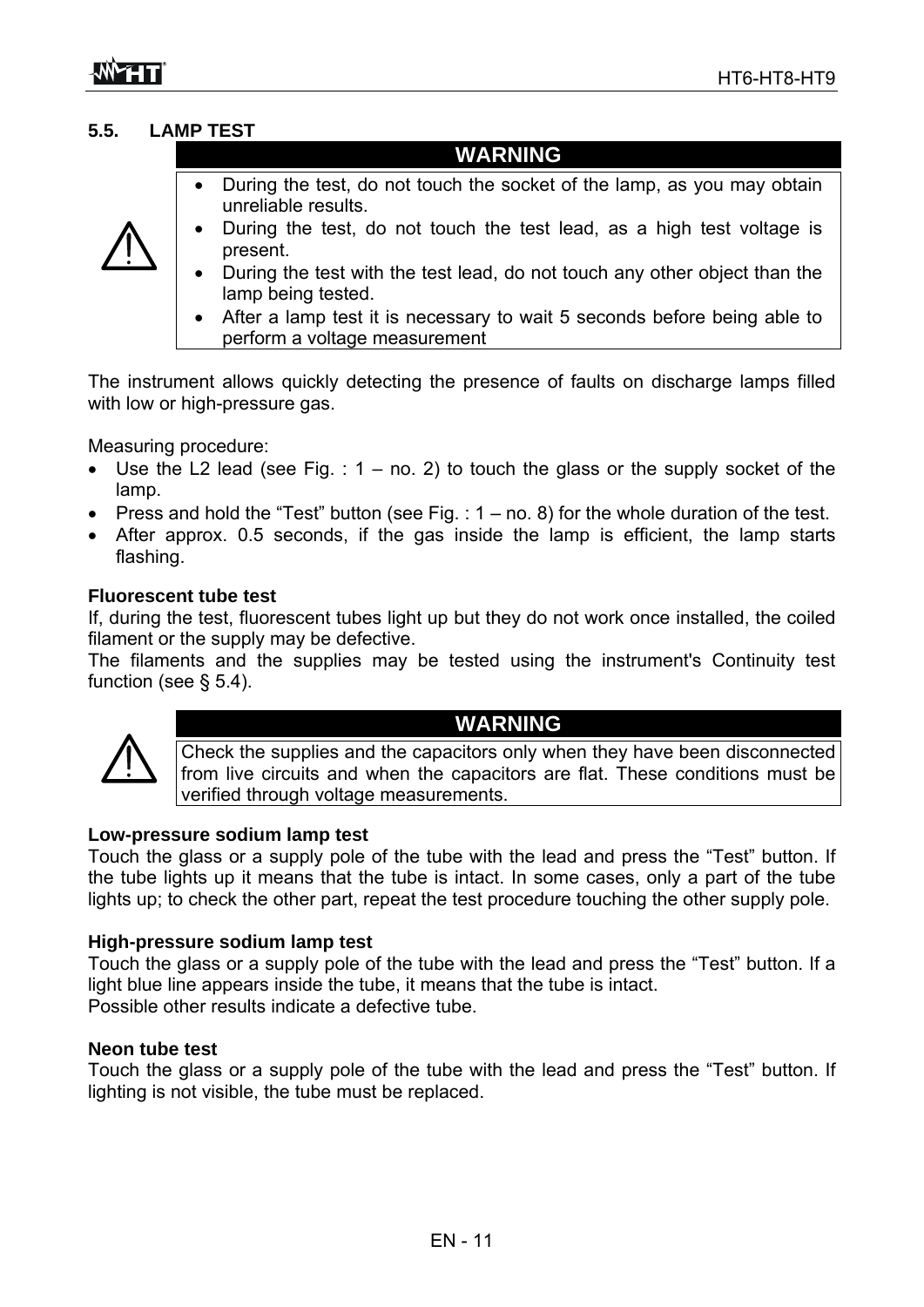#### **Mercury-vapour lamp and halogen lamp test**

Touch the glass of the tube or a supply pole with the lead and press the "Test" button. If lighting is not steady, the tube is defective. If the tube only operates when it is not installed and turns off and on or seems unsteady when it is installed, check that the tube is not unusually overheated, as this may cause a repeated opening and closing of the tube switch.

## **6. MAINTENANCE**

#### **6.1. GENERAL INFORMATION**

- 1. While using and storing the instrument, carefully observe the recommendations listed in this manual in order to prevent possible damage or danger during use.
- 2. Do not use the instrument in environments with high humidity levels or high temperatures. Do not expose to direct sunlight.
- 3. In case the instrument is not to be used for a long time, remove the batteries to avoid liquid leaks that could damage the instruments internal circuits.

#### **6.2. BATTERY REPLACEMENT**



**WARNING** 

Only expert and trained technicians should perform this operation. Before carrying out this operation, make sure that the instrument has been disconnected from all circuits.

- 1. Loosen the battery cover fastening screws and remove the cover.
- 2. Remove the flat batteries from the battery compartment.
- 3. Insert the new batteries of the same type. Pay attention to the correct polarity.
- 4. Position the battery cover back over the compartment and fasten it with the relevant screws.
- 5. Do not scatter old batteries into the environment. Use the relevant containers for disposal.

#### **6.3. CLEANING THE INSTRUMENT**

Use a soft and dry cloth to clean the instrument. Never use wet cloths, solvents, water, etc.

#### **6.4. END OF LIFE**



**WARNING**: the symbol on the instrument indicates that the appliance and its accessories must be collected separately and correctly disposed of.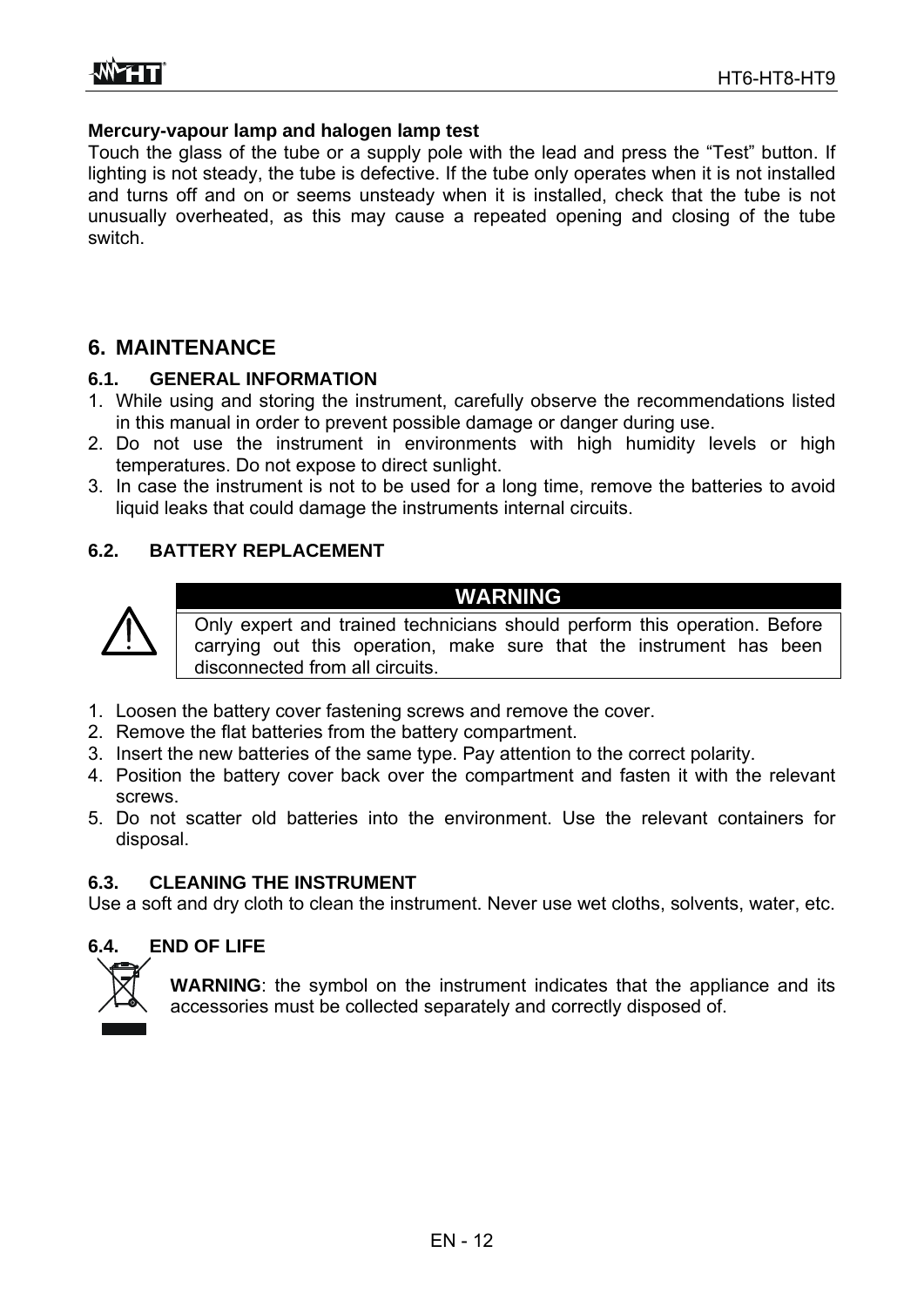## **7. TECHNICAL SPECIFICATIONS 7.1. TECHNICAL CHARACTERISTICS**

**Voltage measurement with LEDs** 

| Voltage range:                  | 12:690V AC (16:400Hz), DC ( $\pm$ )          |
|---------------------------------|----------------------------------------------|
| Rated voltages:                 | 12/24/50/120/230/400/690V AC (16:400Hz),     |
|                                 | DC:                                          |
| Tolerance:                      | in compliance with EN61243-3                 |
| <b>ELV</b> indications:         | >50VAC, >50VDC                               |
| Response time:                  | < 1s at 100% of any rated voltage            |
| Working time:                   | after 30s of continuous measurement, the     |
|                                 | instrument must make a pause of 240s before  |
|                                 | starting a new measurement.                  |
| Consumption during measurement: | approx. 50mA (battery 3V, measuring 690V AC) |
|                                 | (HT6, HT8)                                   |

#### **Voltage measurement with LCD (HT8, HT9)**

Accuracy indicated as [%reading + (number of digits)] at 23°C±5°C, <70%HR

## **AC/DC voltage**

|                                                                                                                                                                                                              | Range [V]      | <b>Resolution [V]</b>                    | <b>Precision</b>                                                                                                                                      | <b>Input</b><br>impedance | <b>Max voltage</b> |  |
|--------------------------------------------------------------------------------------------------------------------------------------------------------------------------------------------------------------|----------------|------------------------------------------|-------------------------------------------------------------------------------------------------------------------------------------------------------|---------------------------|--------------------|--|
|                                                                                                                                                                                                              | $10.0 + 690.0$ | 0.1                                      | $\pm$ (3%rdg+5digits)                                                                                                                                 | $200K\Omega$              | 690VAC/DC          |  |
| Max input current: <3.5mA (at 690V);<br>Frequency range: 16 - 400Hz;                                                                                                                                         |                |                                          | Automatic AC/DC voltage detection;<br>"OL": Over Range indication                                                                                     |                           |                    |  |
|                                                                                                                                                                                                              |                | Phase detection function (HT6, HT8, HT9) |                                                                                                                                                       |                           |                    |  |
| Voltage range:<br>Frequency:                                                                                                                                                                                 |                |                                          | $100 \div 690 V$<br>50 / 60Hz                                                                                                                         |                           |                    |  |
| Phase sequence (HT6, HT8, HT9)<br>Voltage range:<br>Frequency range:<br>Measuring mode:                                                                                                                      |                |                                          | 120÷400V Phase-Earth;<br>50/60Hz;<br>2 terminals on non-isolated parts                                                                                |                           |                    |  |
| <b>Continuity test (HT6, HT8, HT9)</b><br>Detection range:                                                                                                                                                   |                |                                          | $0.500k\Omega + 50\%$                                                                                                                                 |                           |                    |  |
| Lamp test (HT9)<br>Voltage with new battery:<br>Range intensity 200-280 kHz:<br>Indications:<br>Charging time before test:<br>Flashing frequency:<br>Test time:<br>Working time:<br>Consumption during test: |                |                                          | approx. 3kV / 240kHz<br>approx. 100µV/m<br>"Test" LED on<br>$< 0.5$ sec<br>2Hz<br>typically <2 sec<br>may operate in continuous mode<br>approx. 500mA |                           |                    |  |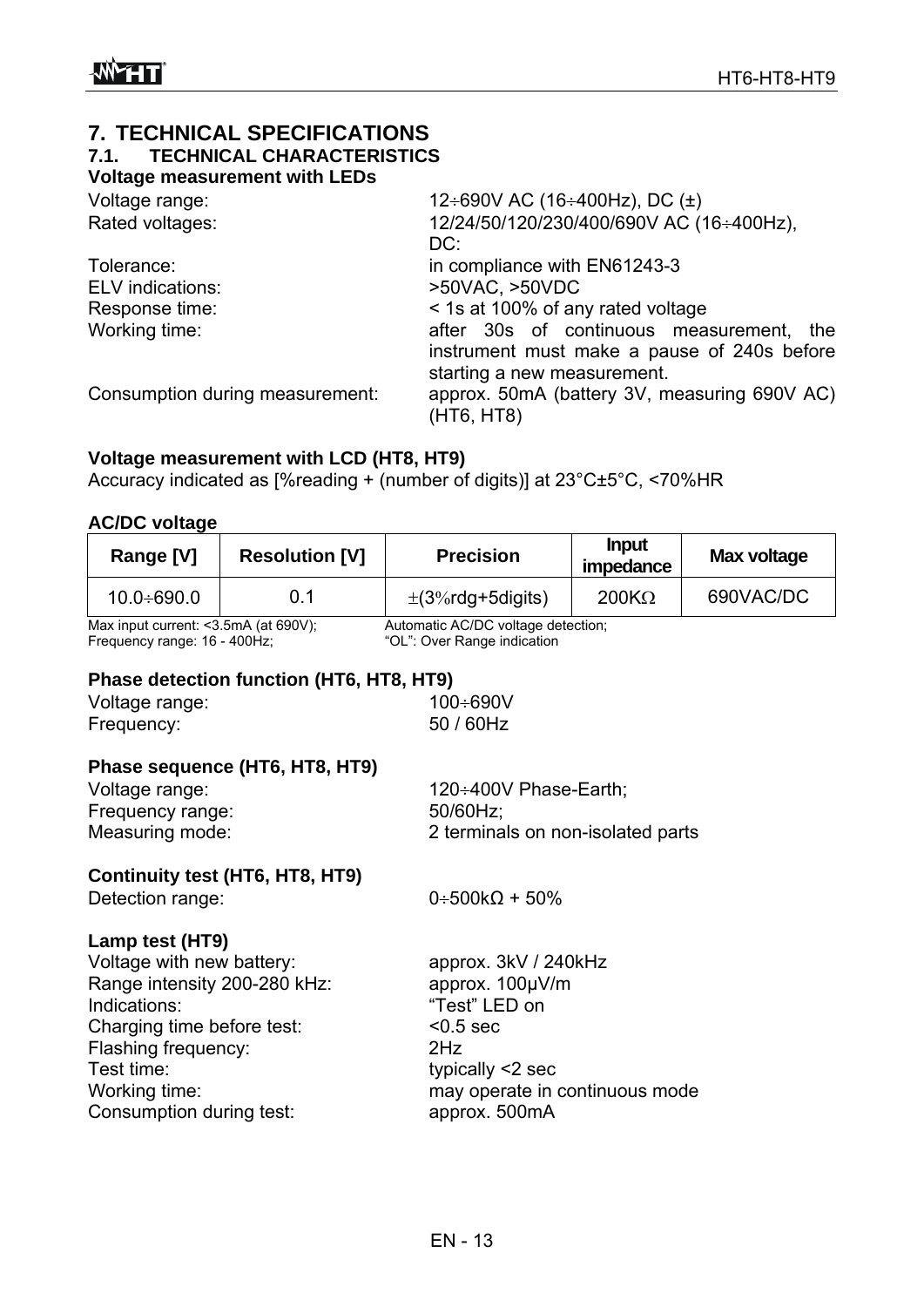#### **7.2. GENERAL CHARACTERISTICS**

**Power supply** 

Internal power supply: 2x1.5V AAA, IEC LR03

## **Mechanical characteristics**  Size: 255(L) x 60(La) x 35(H)mm

Weight (battery included): approx. 170g Mechanical protection: IP64

#### **Considered standards**

| Instrument safety:    | IEC/EN61010-1 (HT8, HT9);          |  |  |
|-----------------------|------------------------------------|--|--|
|                       | IEC/EN61010-2-030 (HT8, HT9);      |  |  |
|                       | IEC/EN61243-3:2010 (HT6, HT8, HT9) |  |  |
| Insulation:           | double insulation                  |  |  |
| Overvoltage category: | CAT III 690V; CAT IV 600V          |  |  |
| Max height:           | 2000m                              |  |  |
| Pollution level:      |                                    |  |  |
|                       |                                    |  |  |

#### **7.3. ENVIRONMENT**

#### **7.3.1. Environmental conditions for use**

| Calibration reference temperature: | $23 \pm 5^{\circ}$ C    |
|------------------------------------|-------------------------|
| Operating temperature:             | $-15 \div 55^{\circ}$ C |
| Allowable relative humidity:       | $< 85\%$                |
| Storage temperature:               | $-20 \div 70^{\circ}$ C |

**This instrument satisfies the requirements of Low Voltage Directive 2006/95/EEC (LVD) and of EMC Directive 2004/108/EEC** 

## **7.4. ACCESSORIES**

#### **7.4.1. Accessories provided**

- Batteries (not inserted)
- User manual
- Protective cap for test leads, 2 pcs
- Adapter for 4mm test lead tip, 2 pcs